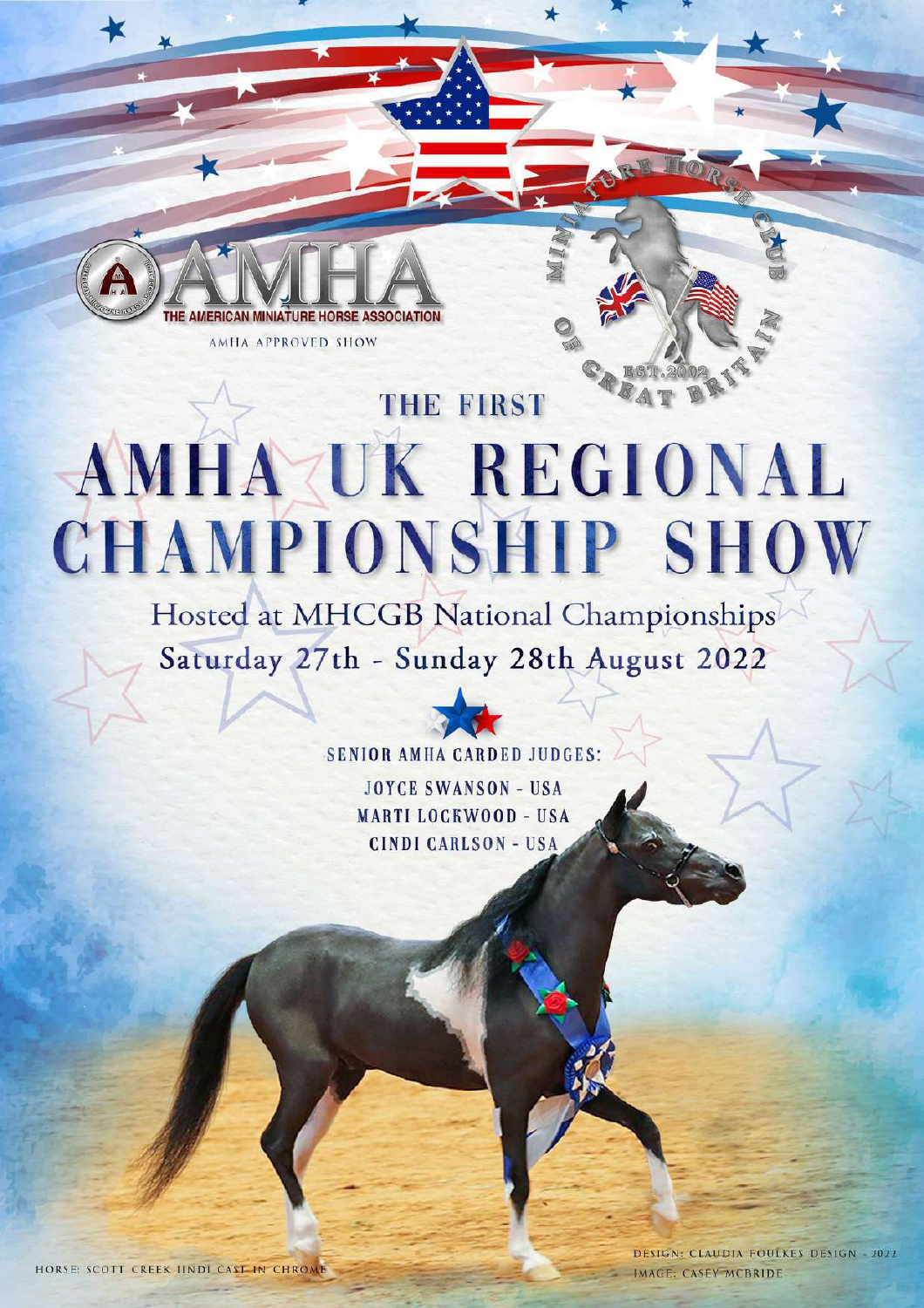

## THE FIRST UK REGIONAL CHAMPIONSHIP SHOW

Saturday 27th August, Sunday 28th August(AMHA) Monday 29th August 2022(MHCGB) at Oakridge Arena, Swinderby Rd, Collingham. Newark NG23 7NZ Judges Saturday & Sunday Senior AMHA Judges Joyce Swanson, Marti Lockwood , Cindi Carlson Monday UK judges. TBC

Show Manager:- Joan Baker [\(joanybabes@gmail.com\)](mailto:joanybabes@gmail.com) Entries Secretary; Janice Sandford Goudie, "Greengarth", 28 Whitburn Road, Cleadon. Tyne & Wear. SR6 7QP Tel: 0191 5362763 between 7pm & 9pm or email [jsg123@supanet.com](mailto:jsg123@supanet.com)

AMHA entries to be measured at 7am -7.45am, outside the indoor stable yard on both days. Hardship measuring included.

HEIGHTS; No horse shall exceed 34 inches . Weanlings cannot not exceed 30 inches Yearlings cannot not exceed 32 inches 2year olds cannot not exceed 33 inches 3 year old and older cannot exceed 34 inches

Please note, there is a AMHA surcharge of £2.46p (\$3.00) per horse per show included in fee. (£18 for MHCGB members. Non Members £25)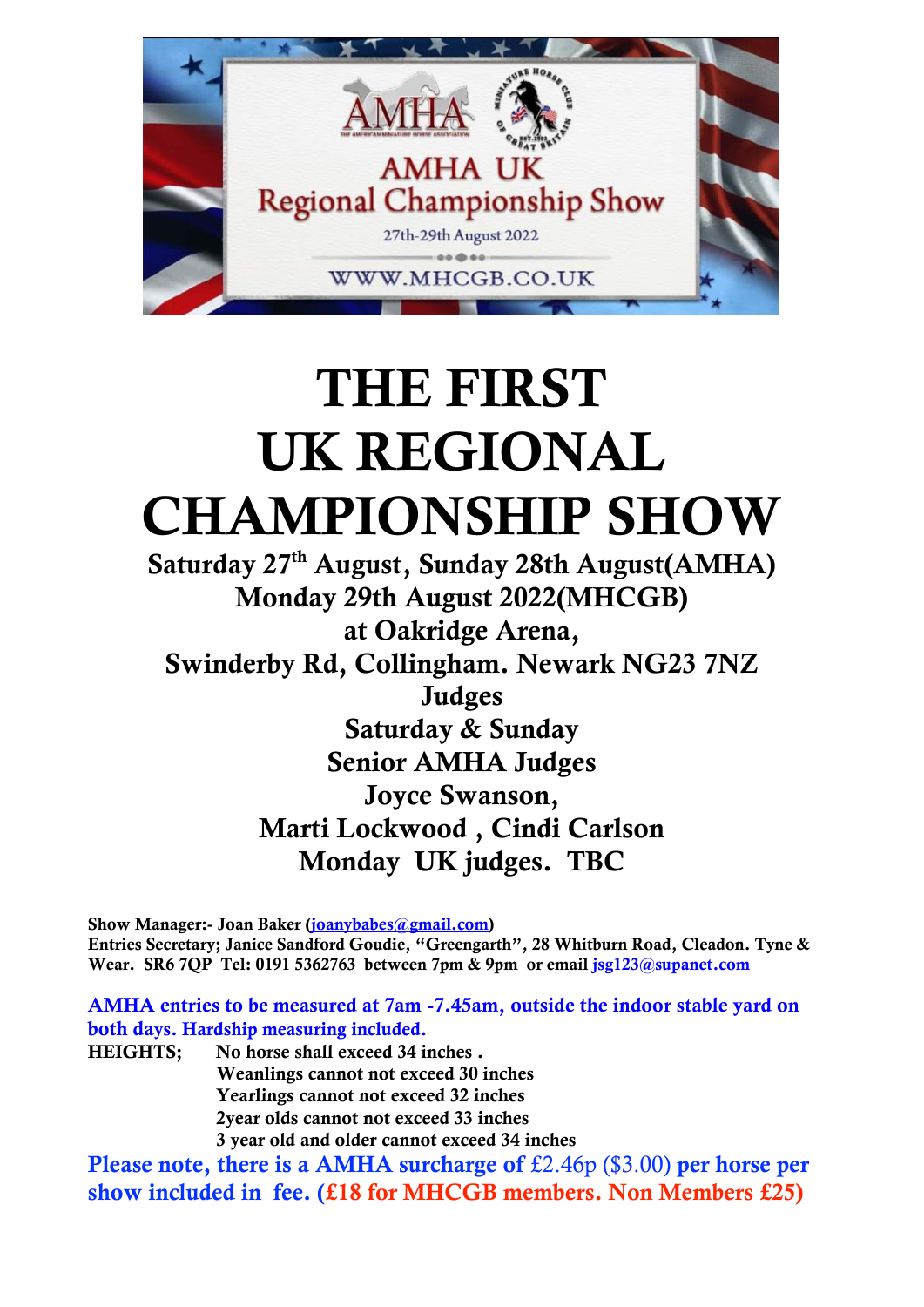Entires close Monday 15th August. NO late entries to AMHA classes.

REGIONAL CHAMPIONSHIP SHOWS ARE OPEN TO ALL AMHA REGISTERED HORSES.

ALL EXHIBITORS MUST BE CURRENT MEMBERS OF AMHA AND MUST POSSESS A CURRENT OPEN, AMATEUR OR YOUTH CARD. NO EXCEPTIONS!

Amateur and Youth MUST provide a copy of their current amateur or Youth card. Applications will be available from the Show manager at the secretaries gazebo. Card purchased at the show will have a \$5 (£4) surcharge. Amateur cards, if a current member of AMHA, \$15, (£12.) If NOT a current member, cards are \$50, ( £40.) Youth cards \$10, (£8.)

Judges Evaluation card will be available from the show manager and may be completed on a voluntary basis.

Any exhibitor with Special Needs is welcome to participate in ALL AMHA shows.

Gelding status MUST be reflected on Registration papers.

Show letters are NOT accepted at a Regional Championship Show.

Horses can not cross enter between Country, Single and Classic driving classes

MHCGB, AMHA & OAKRIDGE ARENA POLITELY REQUEST THAT ANYONE SHOWING COVID SYMPTOMS DO NOT ATTEND THE SHOW. FACE MASKS ARE NOT MANDATORY AND NO EXHIBITOR WILL BE PENALISED FOR WEARING ONE. PLEASE REMEMBER SOCIAL DISTANCING WHEN IN AND AROUND THE VENUE. HAND SANITISER IS AVAILABLE AROUND THE VENUE AND AT THE SHOW GAZEBO.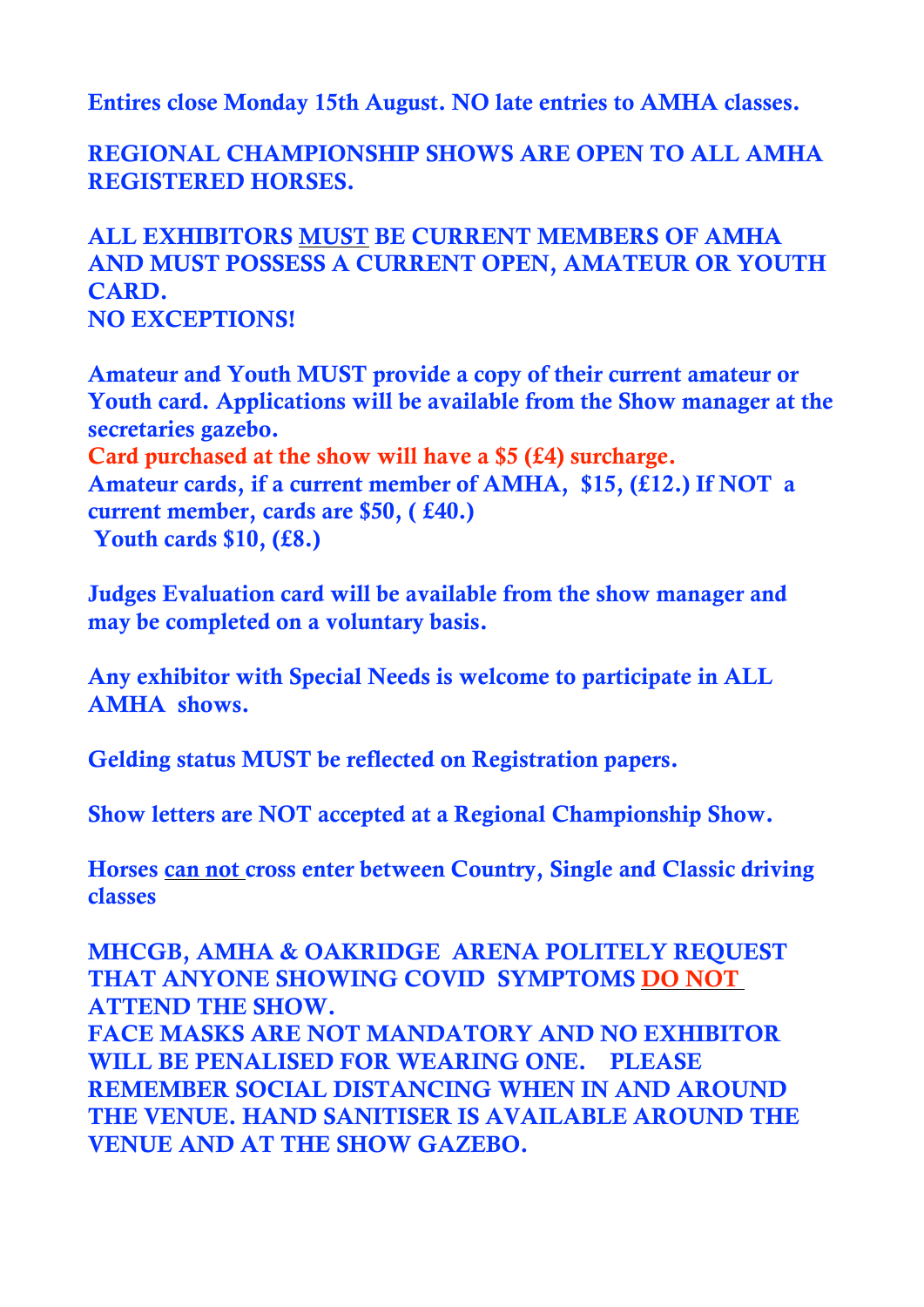## UK RCS Saturday 27th. Starting promptly at 8.00 am

#### Performance arena

1.Open halter obstacle.

- 2.Amateur halter obstacle.
- 3. Youth halter obstacle.
- 4. Open obstacle driving.
- 5.Amateur obstacle driving.
- 6. Youth obstacle driving.
- 7. Open Hunter
- 8. Amateur Hunter
- 9. Youth Hunter

10. Open Jumper

- 11. Amateur Jumper
- 12. Youth Jumper

13. Versatility 14. Youth Versatility

15. Youth Country Pleasure Driving

#### The Little England Miniature Horses show arena

- 16. Amateur Single Pleasure driving.
- 17. AOTE Classic Pleasure driving.
- 18 AOTE junior mares level 1
- 19. AOTE senior mares level1.
- 20. Amateur junior mares 30" & under level1
- 21. Amateur junior mares over 30" up to and including 33" level1
- 22. Amateur senior mares 30" & under level1.
- 23. Amateur senior mares over 30" up to and including 34" level 1.
- 24.AOTE junior mares level 2. 25. AOTE senior mares level 2.
- 26. Amateur junior mares 30" & under Level 2
- 27. Amateur junior mares over 30" up to and including 33" level 2
- 28. Amateur senior mares 30" & under level 2
- 29. Amateur senior mares over 30" up to and under 34" level 2

#### 30. Amateur Grand and Reserve Champion Mare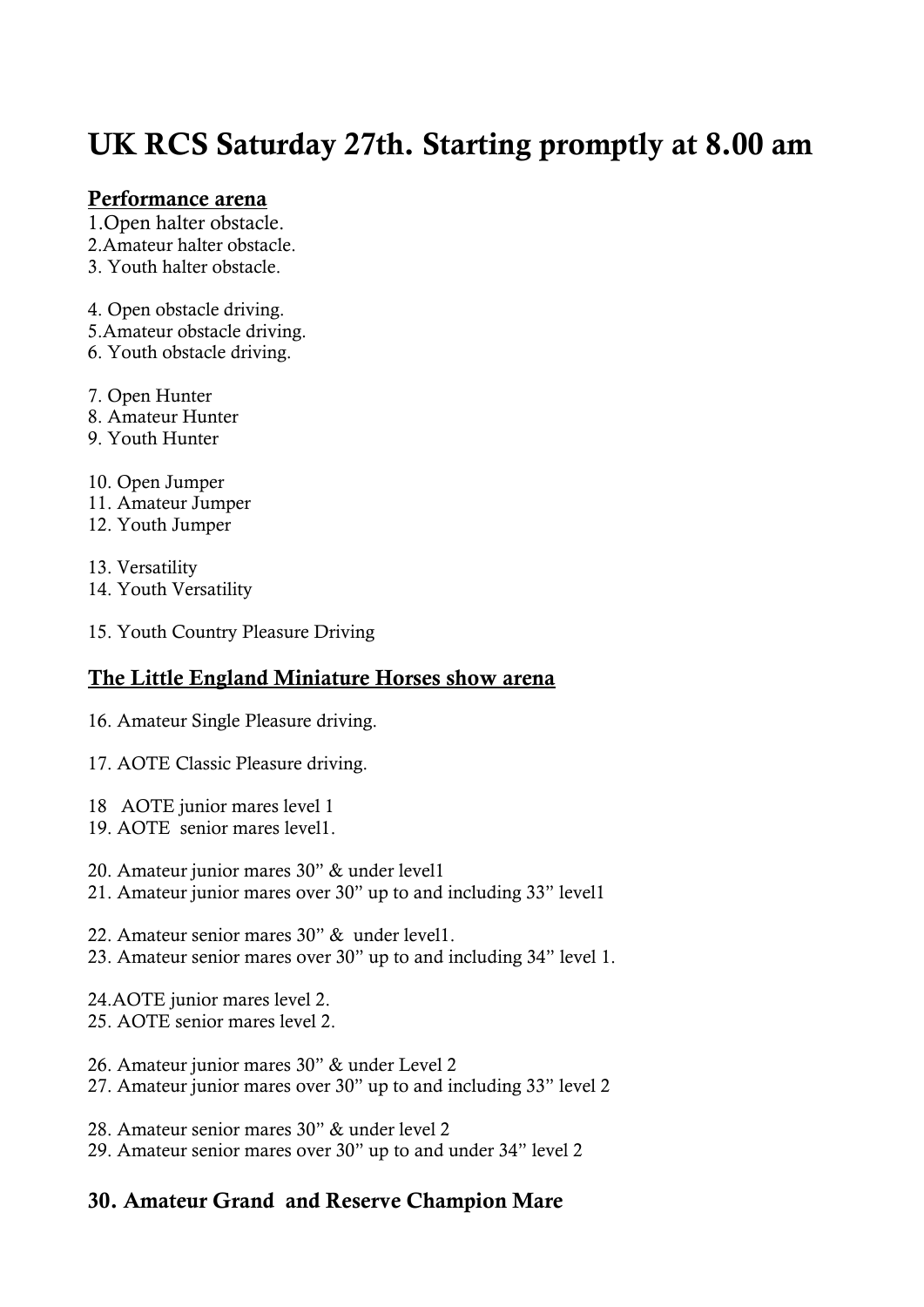(1st 2nd place from class 18.19.20.21.22.23.24.25.26.27.28.29)

- 31. AOTE junior geldings level 1
- 32. AOTE senior geldings level1.
- 33. Amateur junior geldings level1.
- 34. Amateur senior geldings level 1
- 35. AOTE junior geldings level 2
- 36. AOTE senior geldings level 2
- 37. Amateur junior geldings level 2
- 38. Amateur senior geldings level 2

#### 39 Amateur Grand and Reserve Champion Gelding

(1st 2nd place from class;31.32.33.34.35.36.37.38)

- 40. Multi coloured mares
- 41. Solid coloured mares
- 42. Multi coloured stallions and Geldings 43 Solid coloured stallions and Geldings
- 44.Open Hunter 45.Amateur hunter 46.Youth Hunter
- 47. Country Pleasure driving, mares
- 48. Carriage Driving Pleasure
- 49.Youth Showmanship 13-18 yrs
- 50. Youth showmanship 8-12 yrs
- 51. Youth showmanship 7 yrs and under.
- 52. Amateur showmanship.

53. Classic Pleasure driving 32" & under 54 Carriage Driving Working

- 55. Youth 13-18yrs exhibiting a gelding 56. Youth 8-12yrs exhibiting a gelding 57 Youth 7 yrs exhibiting a gelding
- 58. Youth single pleasure driving.
- 59. AOTE junior stallions level 1
- 60. AOTE senior stallions level 1
- 61. AOTE Country pleasure driving.
- 62. AOTE junior stallions level 2
- 63. AOTE senior stallions level 2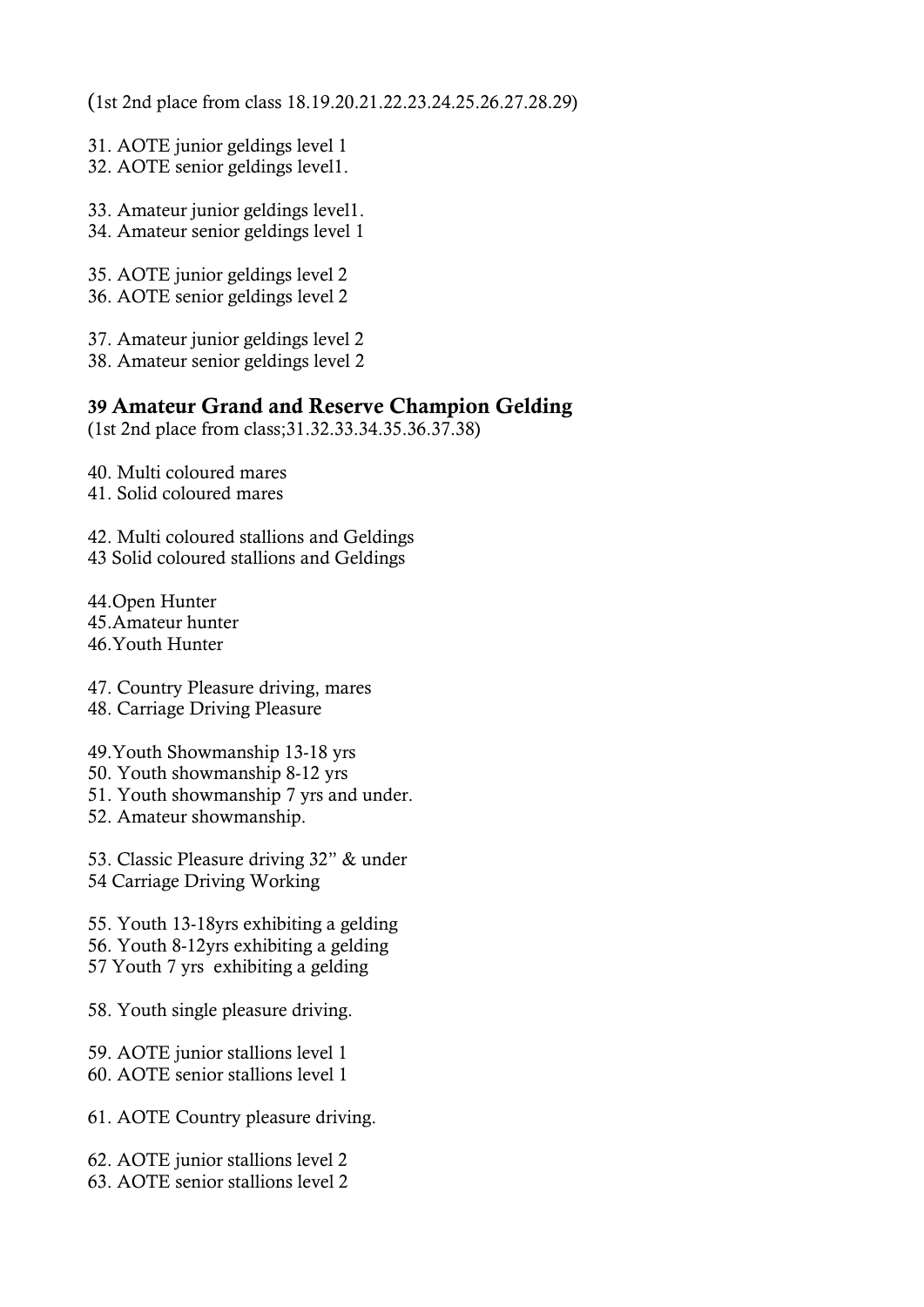- 64. AOTE single pleasure driving
- 65. Youth classic pleasure driving
- 66. Amateur junior stallions 30" & under level 1
- 67. Amateur junior stallions over 30" up to and including 33" level 1p
- 68. Country pleasure driving stallions.
- 69. Carriage driving Reinsmanship
- 70. Amateur senior stallions 30" & under level 1
- 71. Amateur senior stallions over 30"up to and including 34" level 1
- 72. Amateur country pleasure driving.
- 73. Amateur junior stalling 30"& under level 2
- 74. Amateur junior stallion over 30" up to & including 33"
- 75. Amateur classic pleasure driving
- 76. Amateur senior stallions 30" & under level 2 77. Amateur senior stallions over 30" up to and including 34" level 2
- 78. Amateur Roadster
- 79. Liberty
- 80. Single pleasure driving 32" & under.
- 81. Stock mares
- 82 Stock geldings
- 83. Stock stallions

#### 84.Amateur Grand and Reserve Champion Stallions

(1st 2nd place from classes 59,60.62.63,66.67.70.71.73.74.76.77 )

### UK RCS CLASSES, Sunday 28th August, starting at 8.00 am

#### Pandora Miniature Horses Show Arena

85. Weanling mares ( foals old enough to be shown without taking the mare in the show ring)

- 86. Yearling mares 28" & under
- 87. Yearling mares 28" up to & including 30"
- 88. Yearling mares over 30" up to and including 32"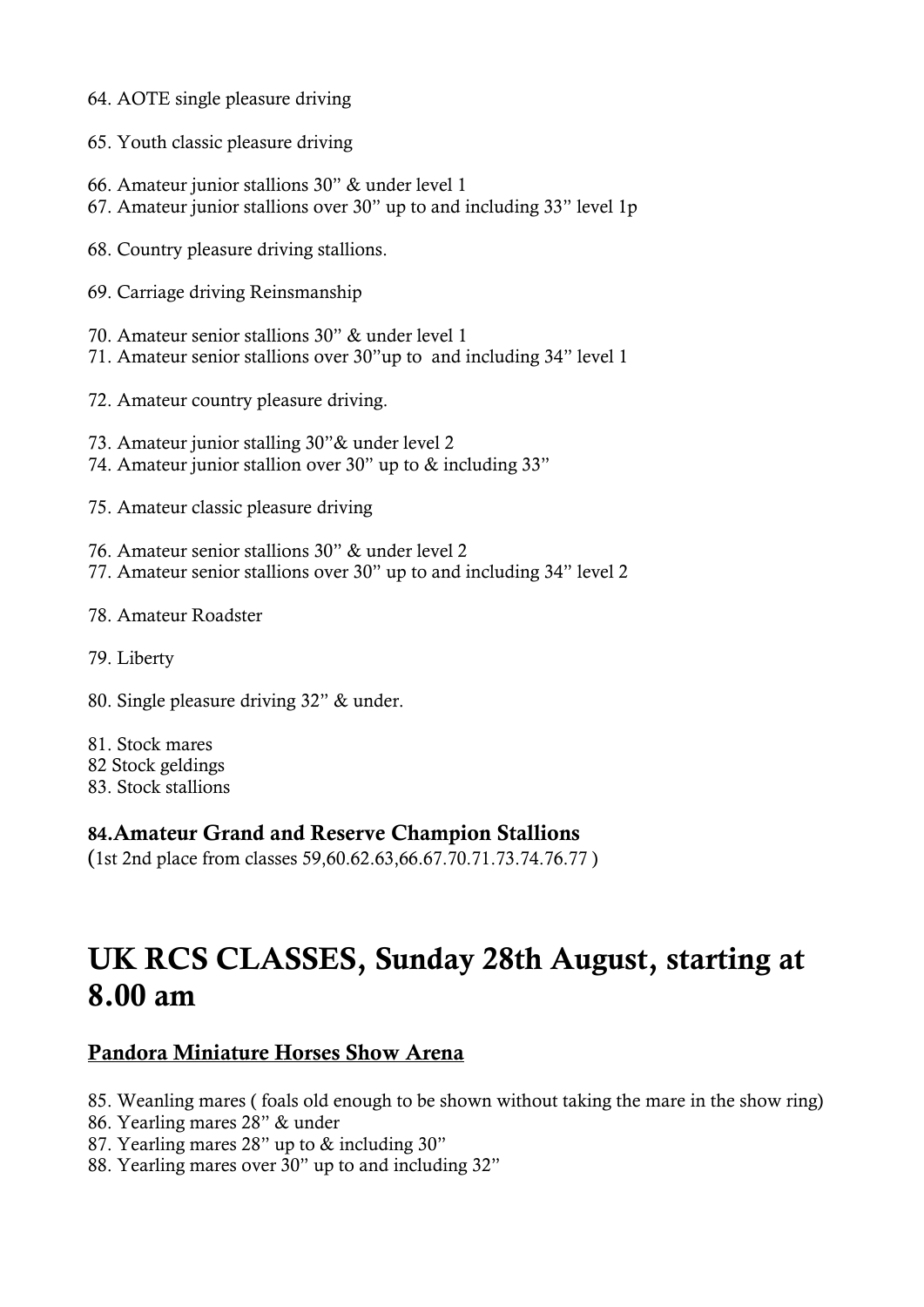- 89. Classic pleasure driving stallions
- 90. Two yr old mares 29" & under
- 91. Two yrs old mares over 29p up to & including 31"
- 92. Two yrs old mares over 31" up to & including 33"

93. Classic pleasure driving mares 93a. Classic pleasure driving Geldings

94. Youth 13-18yrs exhibiting a mare

- 95. Youth 8-12 yrs exhibiting a mare.
- 95a.Youth 7 yrs and under exhibiting a mare

#### 96. Grand and Reserve Champion Junior mares

(1st & 2nd place from class85.86.87.88.90.91.92.)

97. Country pleasure driving geldings

98. Senior mares 28" & under

99. Senior mares over 28" up to & including 30"

100. Senior mares over 30" up to & including 32"

101. Senior mares over 32" up to & including 34"

#### 102. Grand and Reserve Champion Senior mares

( 1st 2nd place from 98.99.100.101)

103. Single pleasure driving mares

105. Country pleasure driving 32"& under

105. Open multiple hitch light harness - pairs or tandem

106. Weanling& yearling geldings

107. Two yr old geldings

108. Classic pleasure driving 32"-34"

109. YOTE mares 18yrs & under

110. YOTE geldings 18 yrs & under

#### 111. Grand and Reserve Champion Junior Geldings

(1st & 2nd place from 106. 107),

112. Single pleasure driving stallion

- 113. Senior geldings 30 & under
- 114. senior geldings 30" up to & including 32"

115 Senior geldings 32" up to and including 34"

116. Country pleasure driving over 32" up to & including 34"

#### 117. Grand and Reserve Champion Senior Geldings

( 1st & 2nd place from113.114.115.)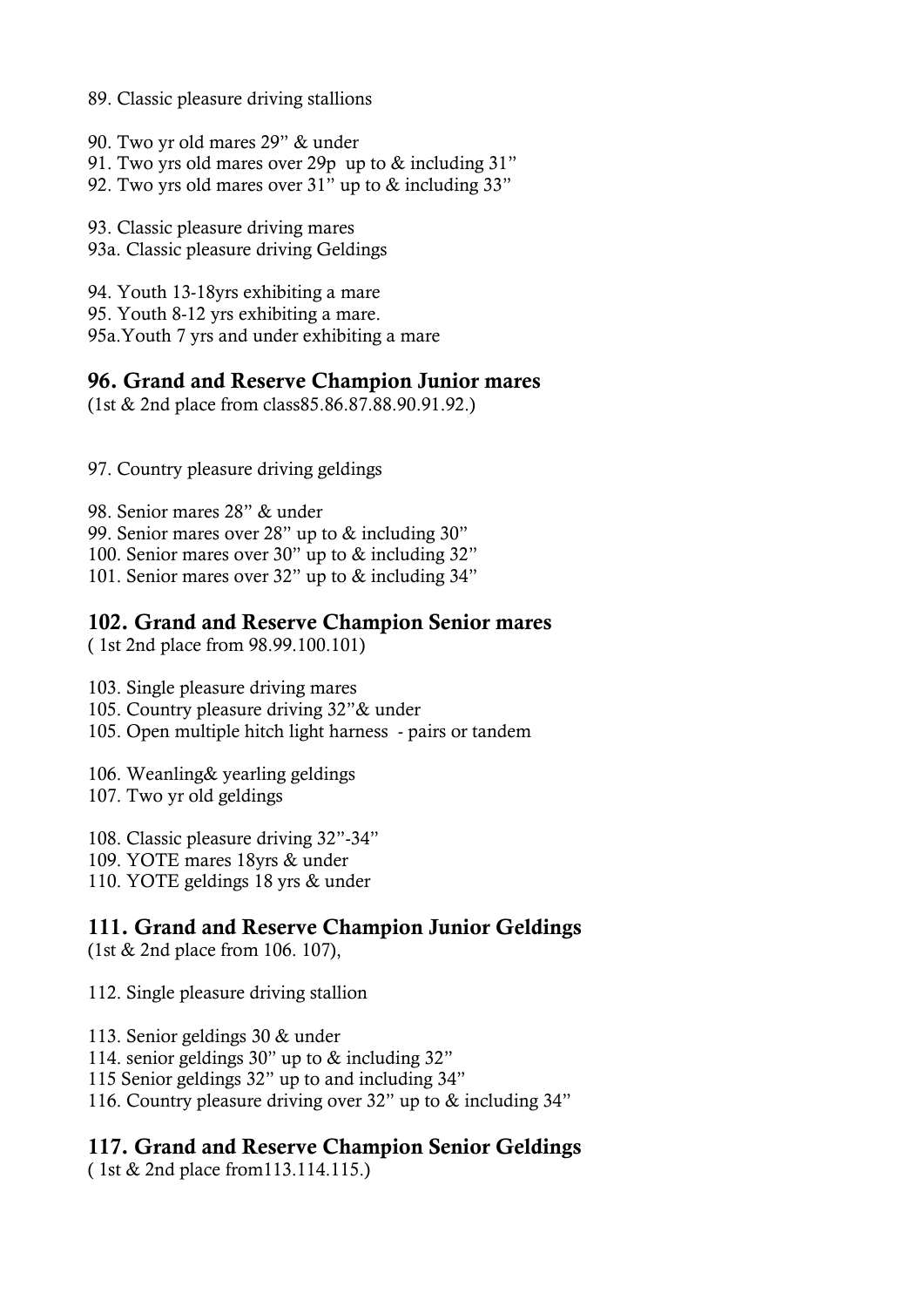#### 118. Grand and Reserve Champion Classic Pleasure driving

(1st & 2nd place from 17.53.65.75.89.93.93a, 108 )

- 119. Single Pleasure driving geldings
- 120. Adult Showman ship
- 121. Open Roadster
- 122,Weanling stallions ( foals old enough to be shown without mare in the showing)
- 123. Yearling stallions 28" & under
- 124. Yearling stallions 28" unto & including 30"
- 125. Yearling stallions over 30" up to & including 32"

#### 126. Grand and Reserve Champion Roadster Driving

( 1st 2nd from 78. 121)

127. Two yrs old stallions 29" & under

- 128. Two yr old stallions over 29" up to & including 31"
- 129. Two yr old stallions over 31" up to & including 33"

#### 130. Grand and Reserve Champion Junior Stallion

( 1st & 2nd from122.123.124.125.127.128.129)

131. Single pleasure Driving over 32" up to & including 34"

- 132. Youth Special Needs with a mare or gelding
- 133. Adult Special Needs with a mare or gelding

#### 134. Grand and Reserve Champion Single Pleasure Driving

( 1st & 2nd from 16.58.64.80.103.112.119.131)

135. Senior Stallion 28" & under

- 136. Senior stallion over 28 up to and including 30"
- 137. Senior stallion over 30 up to & including 32"
- 138. Senior Stallion over 32 up to & including 34"

#### 139. Grand and Reserve Country Pleasure Driving

( 1st & 2nd from 15.47.61.68.72.97.105.116)

#### 140. Grand and Reserve Champion Senior Stallion

(1st & 2nd from 135.136.137.138)

#### 141. Heritage Grand Champion \*\*

(1st 2nd from 86.87.90.98.99.113.123.124.127.135.136)

#### 142. AMHA UK Youth Supreme Champion\*\*

#### 143. AMHA UK Amateur Supreme Champion\*\*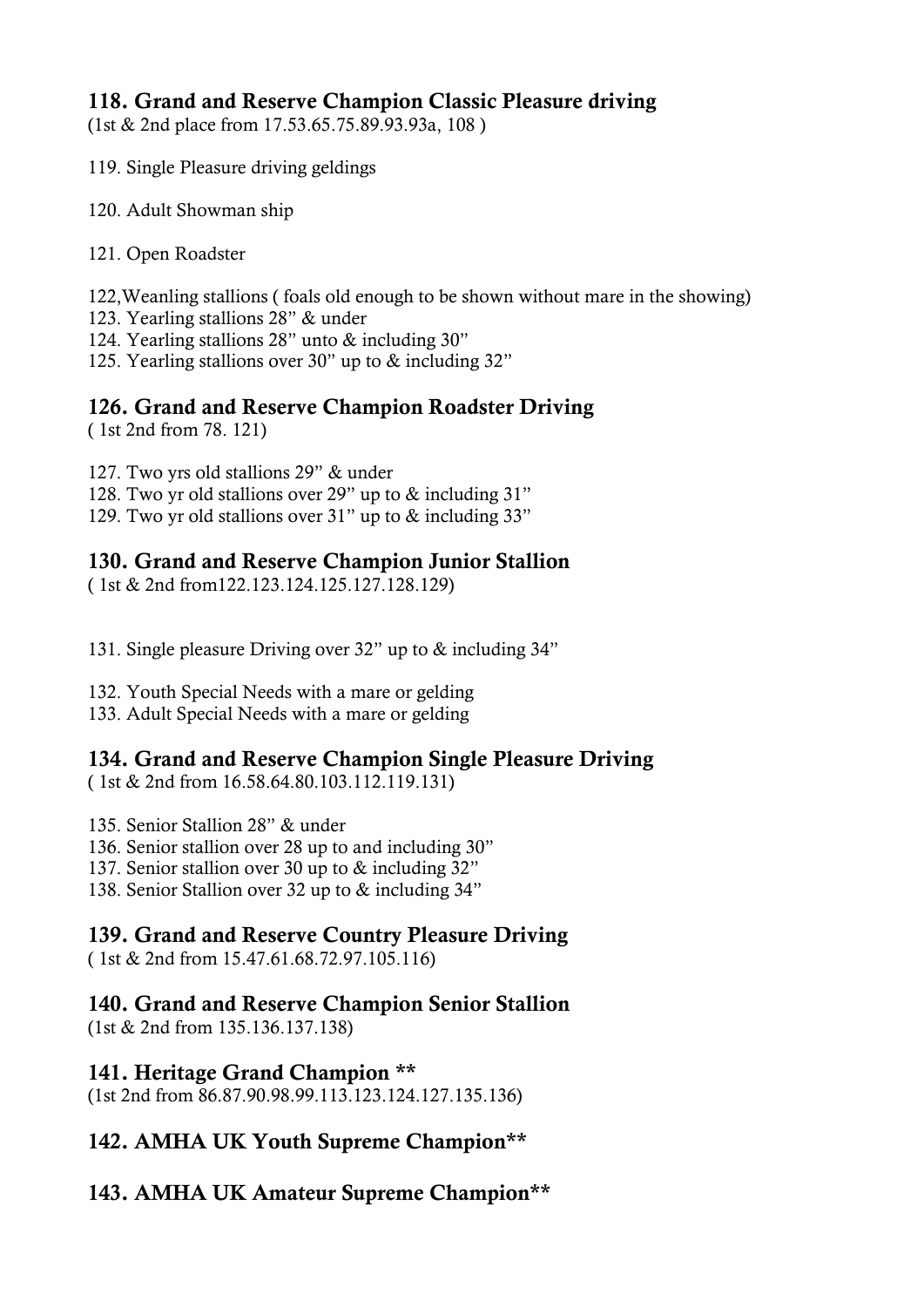Grand Champions from 30,39.84

#### 144. AMHA UK SUPREME CHAMPION

Grand Champions from 96.102.111.117.130.140

\*\* non pointed classes

#### **RULES**

#### This show is run under the rules of the MHCGB with the exception of the AMHA classes which will be held strictly under AMHA rules. Please make sure your read the current AMHA rule book, which can be found online.

Copies of the MHCGB rules are available to non members on the day of the show or by post to: The President, MHCGB, New Close Farm, Calf Fallow Lane, Norton, Stockton on tees. TS20 1PQ SAE please. Or download from www.mhcgb.net

The organisers shall not be responsible for any loss or damage sustained by any exhibitor.

The organisers reserve the right to cancel or amalgamate any classes if there are insufficient entries.

Classes with sufficient entries will be split at the discretion of the show manager. All exhibitors and handlers must be current members of MHCGB by close of entries for £18 class entry fee in AMHA classes. Non Members of MHCGB fee for AMHA classes £25.

Any complaints must be made in writing accompanied by a £50 deposit to the Show Manager within 1 hour of the alleged incident. Deposit will be refunded if the complaint is substantiated.

#### **PLEASE NOTE;**

**CLASS fees** 

#### **It is the owner/handler/exhibitors responsibility to be on time for classes. Announcements to stables/ outdoor areas are a management curtesy, not mandatory.**

#### **NON MHCGB MEMBERS**

| CLADO ICCS |                         |     |
|------------|-------------------------|-----|
| Open       | £18                     | £25 |
| Amateur    | £18                     | £25 |
| Youth      | £18                     | £25 |
|            | AMHA Fee \$3.00 (£2.46) |     |